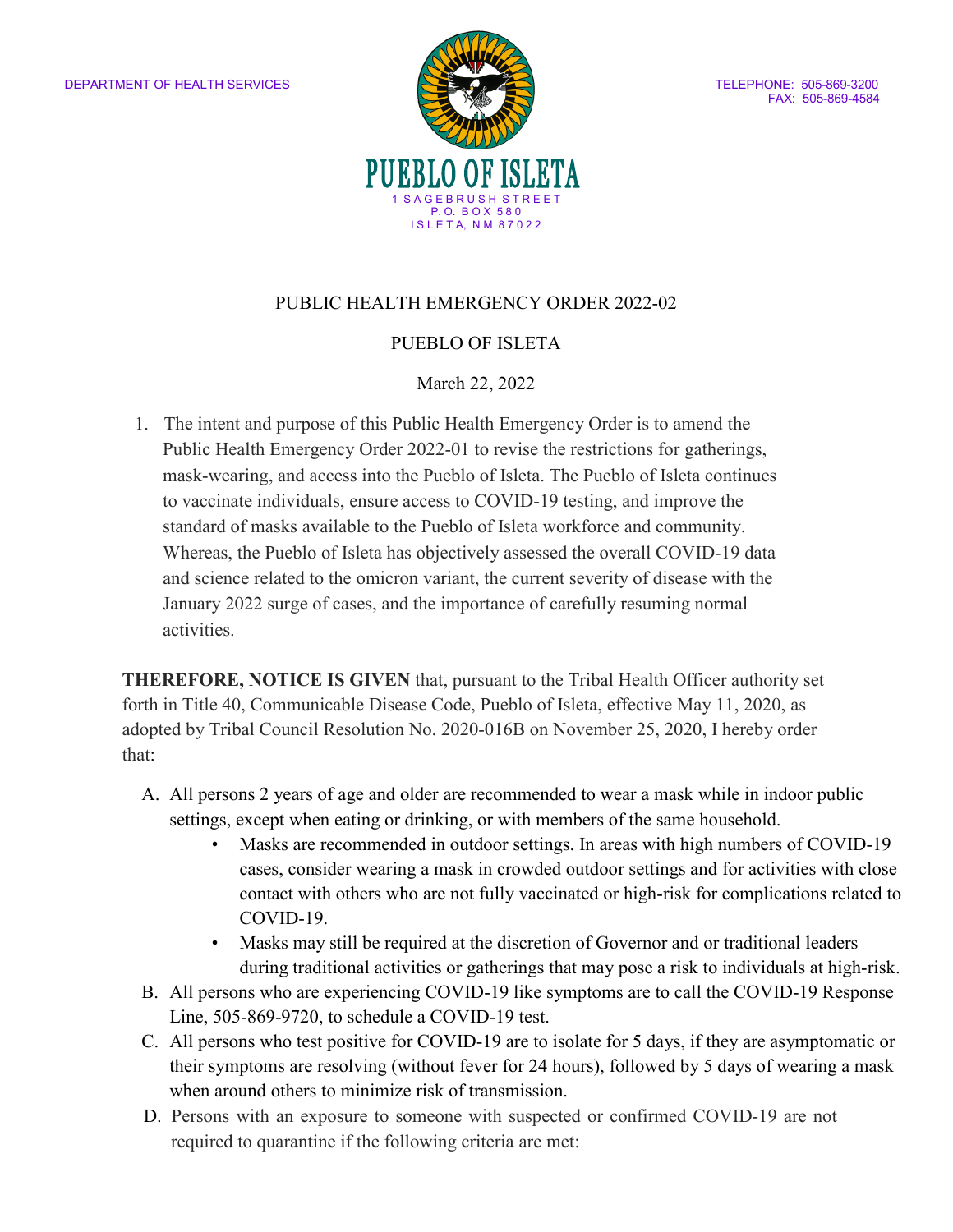

- Are up-to-date on COVID-19 vaccinations (a person who has received all recommended COVID-19 vaccines, including any booster doses when eligible) or fully-vaccinated (a person has received their primary series, dose 1 and dose 2 of COVID-19 vaccines).
- Have remained asymptomatic since the current COVID-19 exposure.
- Have had a confirmed COVID-19 positive test within the last 90 days.
- E. Persons who do not quarantine should still watch for symptoms of COVID-19 for 10 days following an exposure and wear a well-fitted mask.
	- Persons do not need to stay home unless COVID-19 like symptoms develop. Get tested immediately, if symptoms develop.
	- It is recommended to get a COVID-19 test even if you don't develop symptoms at least 5 days after you last had close contact with someone with COVID-19.
- F. Gatherings will be permitted.
	- Any gathering of greater than 75 individuals on the Pueblo of Isleta will be required to have a COVID-19 Safety Plan completed and documented with Public Health Services Department.
	- Social distancing and wearing a well-fitted mask is recommended at any gathering or event at any indoor public spaces or Pueblo of Isleta venues.
- G. Access is restricted to all non-residents, with the exception of Tribal Members of the Pueblo of Isleta.
	- All non-resident, non-tribal persons who do not lawfully reside within the exterior boundaries of the Pueblo of Isleta reservation will be denied access into and through the Isleta Pueblo Housing Districts and into the main village area.
	- Limited access will be granted to persons who are participating in Pueblo of Isleta sponsored activities or programs, such as recreation events and religious services.
- H. The sale of prepared food, including but not limited to Indian Oven Bread or traditional food products, arts and crafts, agricultural and/or yard sales within the exterior boundaries of the Pueblo of Isleta is permitted. Vendors must abide by COVID-19 Safe Practices for all sales.

## **NOTICE IS FURTHER GIVEN** that, pursuant to Section 40.10.1 of Title 40,

Communicable Disease Code, all tribal law enforcement officers are hereby ordered to actively enforce all provisions of this Public Health Emergency Order.

**NOTICE IS FURTHER GIVEN** that all persons within the external boundaries of the Pueblo of Isleta must abide by the following additional preventive measures: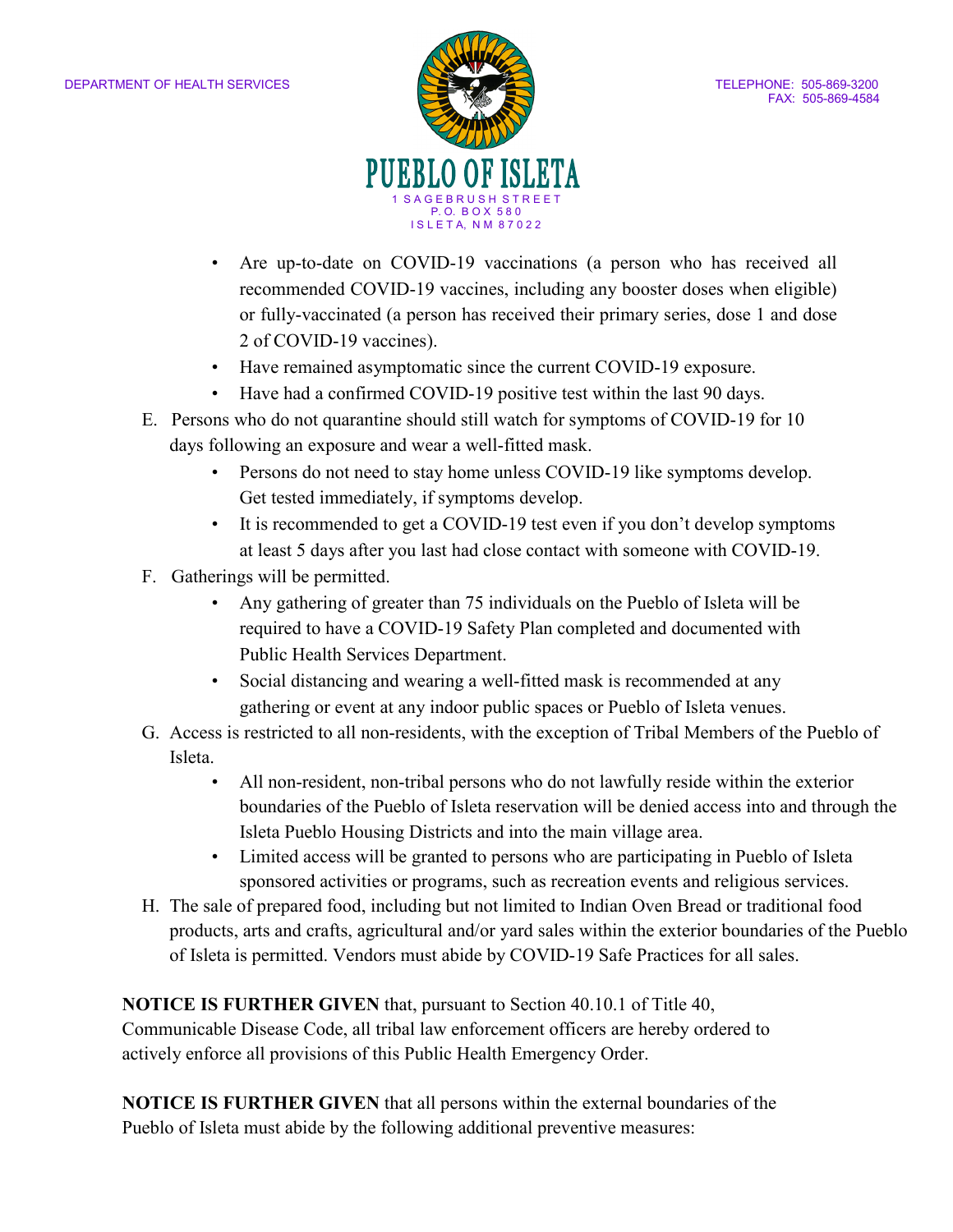

- 1. All persons should perform frequent hand washing with soap and water for at least 20 seconds, or frequently use a hand sanitizer that contains at least 60% alcohol.
- 2. All persons should maintain social distance of 3 to 6 feet to accommodate safe physical distancing for protection from the spread of respiratory droplets when out of the home and in public.
- 3. All persons should avoid touching their face, nose, eyes or mouth.
- 4. All persons who are experiencing symptoms of COVID-19 should get a COVID-19 test as soon as possible.
- 5. All persons eligible to receive the COVID-19 vaccine should receive the COVID-19 vaccine as soon as possible.

## **Definitions:**

- 1. Access is restricted to all non-residents, with the exception of tribal members of the Pueblo of Isleta. All non-tribal members of the Pueblo of Isleta who do not lawfully reside within the exterior boundaries of the Pueblo of Isleta reservation will be denied access within the exterior boundaries of the Pueblo of Isleta reservation including the Isleta Pueblo Housing Districts, the Main Village area, and other housing areas within the Pueblo of Isleta.
- 2. Well-fitted mask: A facial covering designed to filter breathing through both the nose and mouth and thereby contain or limit respiratory droplets. A mask must snugly cover the face around both the nose and mouth, have 2 or more layers of washable, breathable fabric, completely cover your nose and mouth, and have a nose wire to prevent air from leaking out the of the mask. For more information: <https://www.cdc.gov/coronavirus/2019-ncov/your-health/effective-masks.html>
- 3. Public: Any area outside of an individual's residence wherein one could come in close contact with someone not from the individual's household.
- 4. Mass gathering: Any public gathering, private gathering, organized event, sporting or recreational event, or other grouping that brings together 75 or more individuals in a single room or connected space, or personal residence. Businesses, workplaces, houses of worship, and places of lodging do not qualify as mass gatherings, but must adhere to all applicable Pueblo of Isleta policies, Public Health Orders and Executive Orders. "Mass gathering" does not include individuals who are public officials or public employees in the course and scope of their employment.
- 5. Essential services: services such as home health care, delivery trucks, emergency home repair services, public utilities, and Pueblo of Isleta operations.
- 6. Isolation: used to separate people with confirmed or suspected COVID-19 from those without COVID-19. Persons in isolation should stay home until it's safe for them to be around others. At home, anyone sick or infected should separate themselves from others or wear a well-fitting mask when they need to go to common areas of the home.
- 7. Quarantine: used to keep someone who might be exposed to COVID-19 away from others. People who have had COVID-19 within the past 3 months or who are fully vaccinated are excluded from quarantining